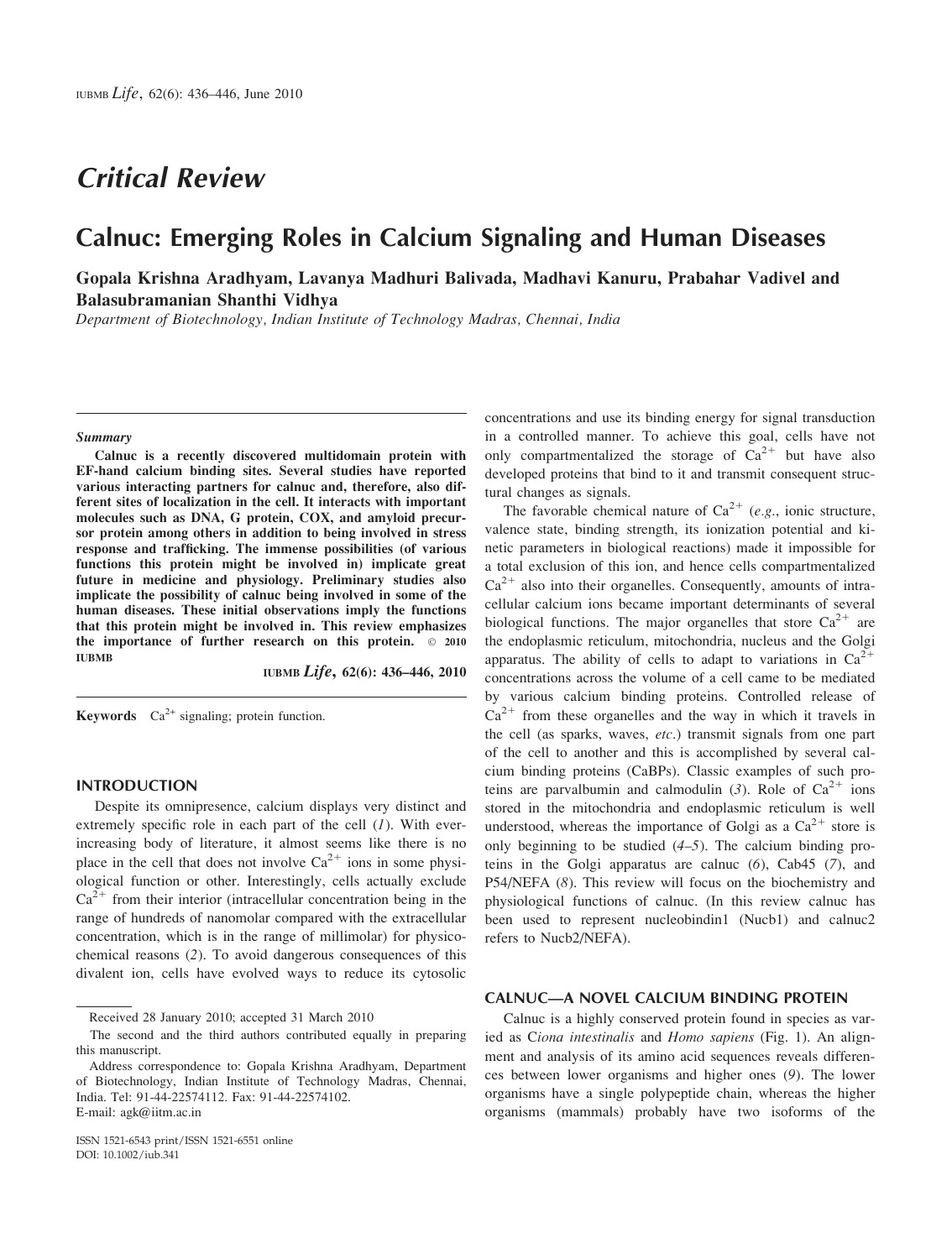

Figure 1. Phylogenetic analysis of calnuc sequences. Phylogenetic analysis of calnuc among different species shows that it is a highly conserved protein that has matured and segregated evolutionarily. All the complete sequences obtained from NCBI were used to create a multiple sequence alignment (MSA). This was used as the input for constructing the phylogenetic tree using PHY-LIP. A rooted tree was obtained, which means that calnuc protein in all these organisms evolved from a single common ancestor. MSA of calnuc sequences reveals the presence of common highly conserved domains, viz. EF-hand motifs, DNA-binding region and leucine zipper, which only exerts the important evolutionarily conserved functional, and hence, structural relationship this protein might be playing across such diverse animal kingdom. Phylogenetic tree also unfolds the evolutionary segregation of this protein. Invertebrates like Schistosoma and lower chordates like Spodoptera, Drosophila, and Ciona are all clustered farther away in the tree stressing the fact that these might be the oldest organisms which expressed calnuc. Although all higher organisms expressing calnuc clustered together as one group, even these were segregated into two groups based on isoform of calnuc. All higher organisms expressing isoform 2 of calnuc clustered separately from isoform 1 of calnuc in the phylogenetic tree. Gene duplication is probably responsible for the presence of these two different isoforms of calnuc in higher organisms. Organisms included in this study: Schistosoma mansoni, Spodoptera frugiperda, Drosophila melanogaster, Caenorhabditis elegans, Ciona intestinalis, Homo sapiens, Bos Taurus, Mus musculus, Rattus norvegicus, Gallus gallus, Taeniopygia guttata, Xenopus tropicalis, Aristichthys nobilis, Danio rerio, Salmo salar, Xenopus laevis, Xenopus tropicalis, Ornithorhyncus anatinus, Monodelphis domestica, Pongo abelii, Pan troglodytes, Canis familiaris, and *Equus caballus*. [Color figure can be viewed in the online issue, which is available at www.interscience.wiley.com.]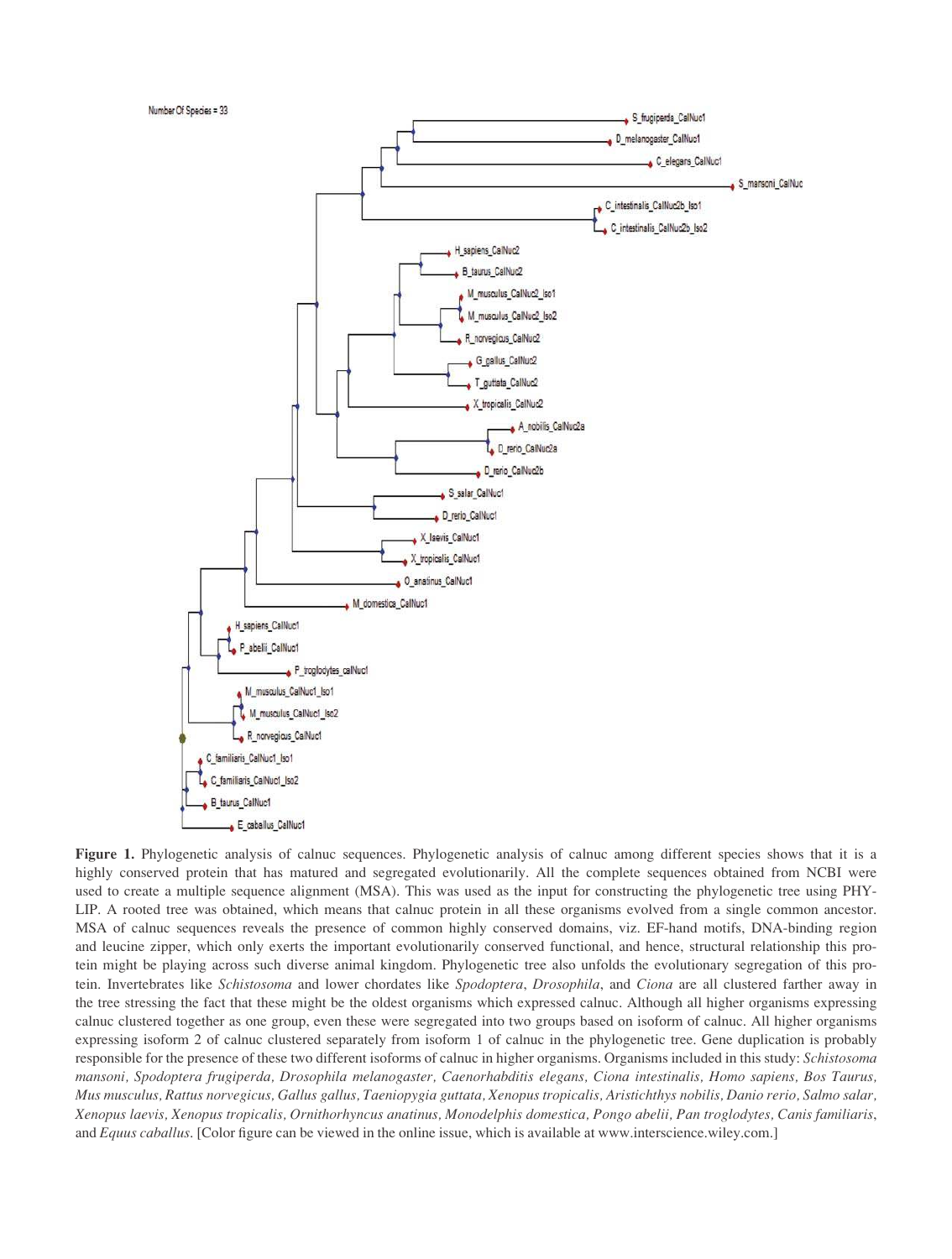protein. The differences in expression levels and functions of these isoforms, if any, are still unknown. The amino acid sequences are conserved to a greater degree in the higher organisms compared with the ones from lower organisms. A theoretical analysis of the probable secondary structure of the protein shows it to be a largely helical protein with possible coiled– coiled regions, confirming the experimental observation from circular dichroism studies (9, 10).

The gene structure of calnuc in various species is fairly conserved, having 11 or more exons, with some organisms having untranslated regions, both at the  $3'$  and  $5'$  ends  $(11)$ . The distribution of intron phase in most of these genes seems to be dependent on the size of the gene in the organism. As the size (and therefore the number of introns) increases from Drosophila to monkey, the number of ''phase 2'' introns seems to be going up (Fig. 2). The molecular basis and physiological consequence of this phenomenon are yet to be understood and might throw light on the structure, function, and evolution of this gene. It is an intriguing fact that, given the varied gene structure and the possibilities of exon shuffling, the corresponding primary structure of the protein is so highly conserved among all species, with large differences mostly in the C-terminal region.

Chromosomal location of the human calnuc gene has been assigned to 19q13.2-q13.4 (12). The entire polypeptide chain is encoded by 13 exons. The upstream region of the gene has characteristics common to promoters of house keeping genes (e.g., Sp1-binding sites, CCAAT-box, or TATA-less promoter and multiple initiation sites). These observations suggest that calnuc may have a constitutive expression and plays a pivotal role in the maintenance of cellular machinery. Not surprisingly, therefore, the protein is expressed in almost all tissues and cell types  $(6)$ .

Calnuc was first identified as a soluble factor secreted by KML1-7 cells cloned from a lupus-prone MRL/l mouse. This factor was found to promote the formation of antibodies against ss- and ds-DNA in vitro and in vivo. Calnuc enhances propensity of MRL1 mice toward development of autoimmune diseases. Additionally, it also positively affected growth activity; owing to this, it was proposed that it (a 55-KDa protein termed nucleobindin) might act as a growth factor  $(13)$ .

#### LOCALIZATION, DISTRIBUTION, AND EXPRESSION

Northern blot analysis confirmed the ubiquitous expression of calnuc in all human tissues  $(14)$ . Newly formed bone seems to be the tissue where calnuc is expressed maximally. The expression of calnuc has also been reported in and around rat metaphyseal cells and calvarial (skull) bone: in situ hybridization and Northern blot analysis of the bone tissues confirmed that the protein was a product of bone cells  $(15)$ . Electron microscopy and immunolabeling experiments showed expression of calnuc in the osteoid of newly formed bone. In case of bone trabeculae, most of it was present in nonmineralized osteoid. Expression levels of calnuc were low during cell proliferation and mineralization, but high during differentiation and matrix maturation. Yet another similar report established the occurrence of calnuc in odontoblasts and dentin extracellular matrix in rats. It was also observed in the cells of the surrounding developing alveolar bone, specifically in the nuclei, endoplasmic reticulum, and mitochondria. Hence, calnuc probably plays a role in modulating the maturation of bone matrix during the process of mineralization (16). Using immunohistochemistry, calnuc has been clearly shown to possess both intra- and extracellular localizations within bone. An extrapolation that can be made from these studies is the probability that calnuc may be helping the accumulation and transportation of  $Ca^{2+}$  ions for mineralization before hydroxyapatite deposition.

One of the earliest reports supporting the presence of nucleobindin in other organisms came from Heinegard and group (17). While studying the protein composition of mineralized bone matrix in an attempt to understand the process of bone formation and bone remodeling, these researchers discovered a 63 kDa protein that forms a minor part of the mineralized matrix of the bovine bone. The cDNA analysis of this protein showed the presence of an N-terminal signal sequence, two consensus EF-hand motifs, a bipartite-nuclear localization signal and the heptad repeat-leucine zippers. Comparative sequence analysis of this 63-kDa protein showed close similarity between mouse and human calnuc.

In cells, expression levels of calnuc are particularly high in the Golgi apparatus and the cytoplasm (18). Calnuc is found in both cytosolic and membrane fractions. Immunofluorescence studies showed calnuc to be localized to both the cytosolic fractions and Golgi membranes. Within the Golgi, calnuc is concentrated along the cis-golgi network and cis-golgi cisternae facing the Golgi lumen. A pI of 4.9 for calnuc also means that it is tightly bound to the Golgi membranes and cannot be easily released by alkaline treatment (6).

Calnuc is also secreted constitutively into the extracellular medium. Farquhar and her colleagues have shown that it is synthesized in the endoplasmic reticulum and then transported to the Golgi. In Golgi, it undergoes post-translational modifications such as O-glycosylation, sialylation, and sulfation, after which it is released into the culture medium  $(14, 17)$ . The divergence in the localization of Golgi and cytoplasmic pools of calnuc lies in its peptide sequence. Although the N-terminal signal peptide sequence targets the protein to the ER, its subsequent transport to Golgi is mediated by the ER export signal (Pro28 or the proline in second position after the signal peptide cleavage site). This was proved by mutational studies wherein mutation of this specific proline residue abolished localization of calnuc to the Golgi apparatus (19). Similar to calnuc, NEFA or Nucb2 is also localized to the Golgi as evidenced by N-terminal deletion mutants (20). This stresses the fact that the signal for sorting to Golgi apparatus lies in the N-terminal region. The N-terminal signal sequence of calnuc2 is similar to the signal sequences of the conserved multiple domains of the mitochondrial carrier family (MCF) of proteins, whereas calnuc has signal sequence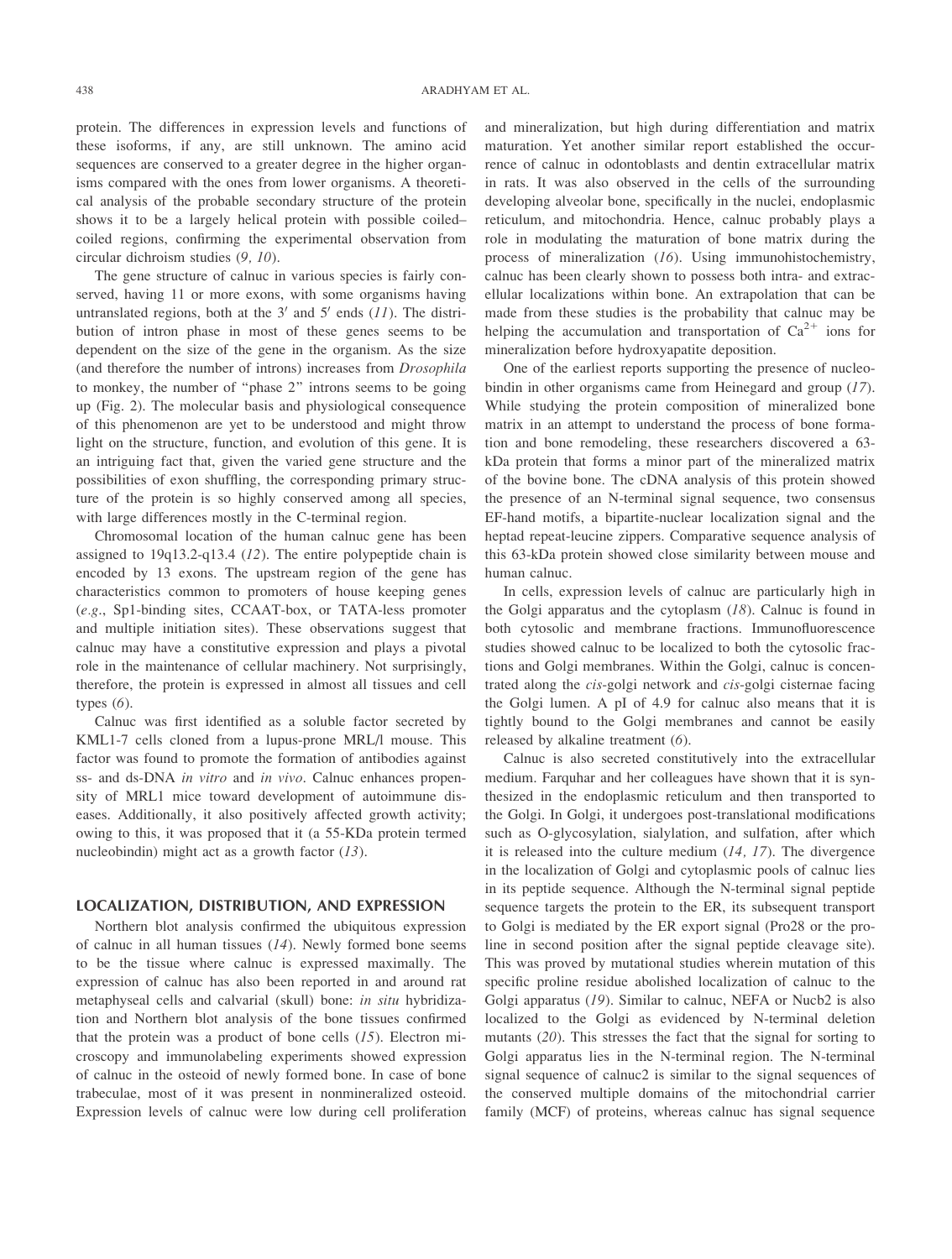

Figure 2. Gene strucutures of calnuc from various organisms. DNA sequences were retrieved form NCBI web site and used in fasta format. We were able to get 48 nonredundant sequences from the site. The sequences were uploaded on a gene structure drawing and displaying web server (www.gsds.cbi.pku.cn) that helps in marking introns, exons, and special regions (11). As is evident, the genes from various organisms are differently structured and exhibit multiple exons. The number of exons and the number of phase-2 exons increases with the increase in complexity of the organism, while few of the genes exhibit untranslated regions. An amazing feature is that despite such large variations in the gene structure the protein sequences and the various domains are very well conserved. Some of the longer intron regions have been cut short and their complete gene lengths indicated below. The levels of expression of calnuc and its correlation with the structure–function relationship of the genes should give great insight about the molecule. [Color figure can be viewed in the online issue, which is available at www.interscience.wiley.com.]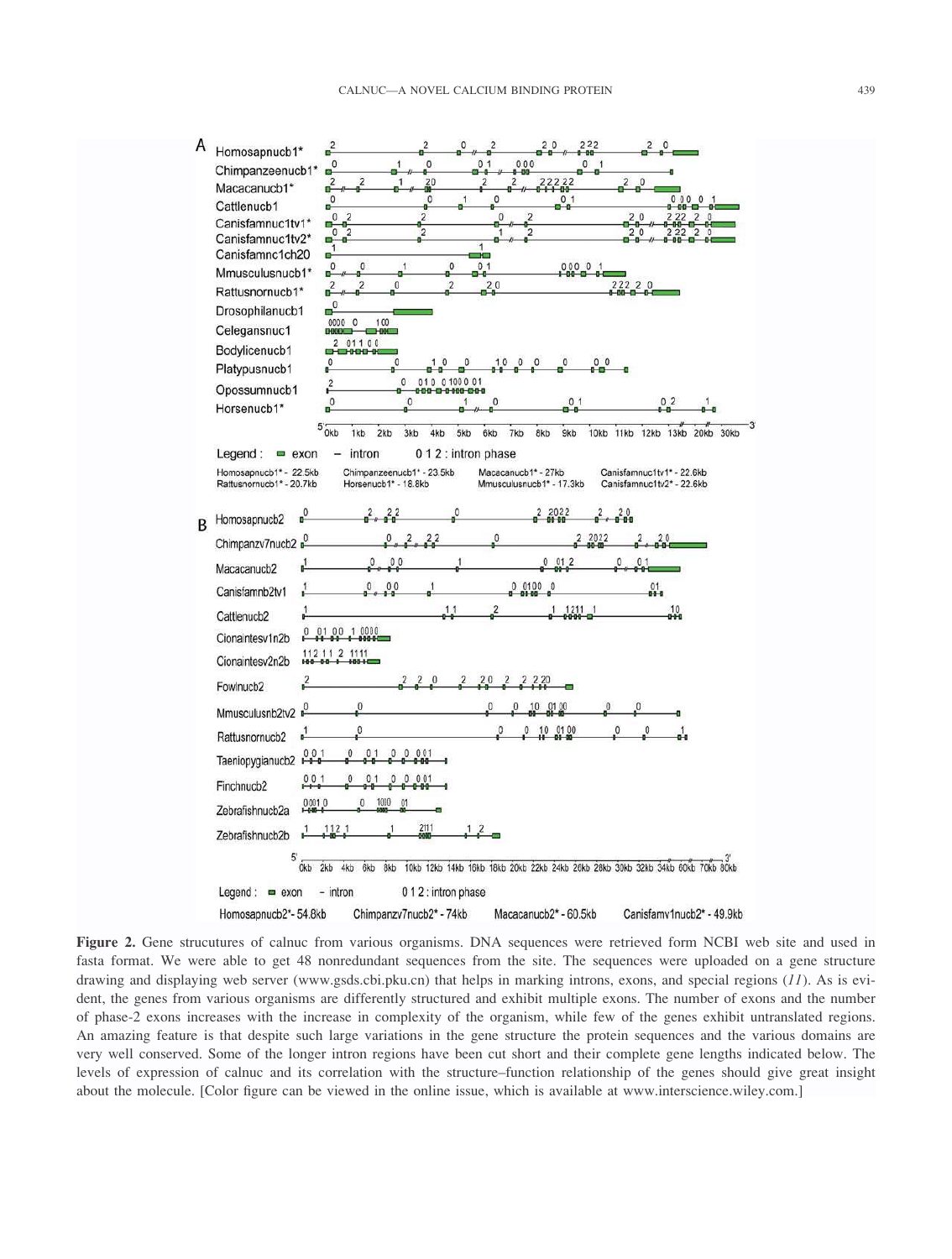similar to those found in membrane and/or secretory proteins. Despite these differences in the signal sequence, the two proteins are trafficked to the Golgi apparatus largely due to the inherent hydrophobic nature of their signal sequences (21). Electron microscopy and immunohistochemical studies have revealed the localization of insect calnuc also to the cis-Golgi cisternae and cis-Golgi network, just as observed for human and mouse calnuc (22).

## ISOFORMS OF CALNUC AND ITS MULTIPLE DOMAINS

Calnuc is one of the most abundant Golgi proteins, occurring in concentrations of  $\sim$ 3.8  $\mu$ g calnuc/mg Golgi protein (23). Human calnuc is a 461 amino acid protein with a signal peptide at its N-terminus. It was first shown to exhibit almost 30% sequence homology to another  $Ca^{2+}$ -binding protein, calreticulin (6). It is a multidomain protein consisting of an N-terminal signal peptide sequence, a basic DNA-binding region, an acidic region between the two EF-hand motifs, and a leucine zipper domain toward the C-terminus.

A serendipitous observation from Hilschmann's group led to the discovery of a protein very similar in sequence to calnuc, a probable isoform (nucleobindin-2 or Nucb-2) (24). The protein was accidentally discovered while studying cDNA libraries of human acute lymphoblastic leukemia KM3 cell line in search of CALLA (common acute lymphoblastic leukemia antigen). In KM3 cells, calnuc2 is expressed in the plasma membrane, cytosol, and also secreted to the extracellular culture media, exhibiting a 55-KDa band on SDS gel electrophoresis. This protein was initially named NEFA (nucleic acid (DNA)-binding, EFhand, and acidic amino acid region containing protein) because of its structural characteristics. In addition to these motifs/ regions, NEFA has a probable nuclear localization signal, a basic amino acid region sandwiched between the two EF-hands, and a leucine zipper. Because of its extensive similarity to calnuc (61.56% sequence similarity), NEFA was alternately named as Nucb2 (25).

Phylogenetic analysis revealed that calnuc2 and calnuc have a common four-domain EF-hand ancestor, CTER (25). EF-hand motifs in proteins such as calmodulin and troponin C seem to have evolved from the CTER domains after undergoing a long process of genetic transformation, involving splicing, gene duplication, translocations, genetic fusions, and other similar methods of genetic evolution (25). Calnuc, with its various domains, seems to have also evolved in a similar fashion.

To understand the biochemical properties and functions of calnuc, Kanai et al., expressed the recombinant protein in Escherichia coli (26). The DNA-binding properties of calnuc were attributed to a combination of the ''basic'' DNA-binding region near the N-terminus and the leucine zipper region closer to the C-terminus. DNA-binding property of calnuc was lost when the leucine zipper or the basic amino-acid-rich region was deleted (26). Hence, it was concluded that the presence of the region rich in basic amino acids is required for specific binding to DNA, whereas the leucine zipper regions probably act as a dimerization motif, facilitating DNA-binding similar to transcription factors such as *fos* and *jun* (27). This observation generates the probability of any abnormalities or defects in calnuc folding and synthesis leading to induction of anti-DNA antibodies.

## $CA<sup>2+</sup>$  BINDING STUDIES

The presence of two EF-hand-type calcium binding sites in calnuc was shown by Kanai's group based on the sequence comparison with other calcium binding proteins (10). To further investigate its  $Ca^{2+}$ -binding efficiency, two recombinant mutants, one with both the EF-hands deleted  $(\Delta a.a.157-221)$ and another with the region after second EF-hand deleted  $(\Delta a.a.294–455)$  were generated. These two mutants, along with human and mouse recombinant calnuc (rcalnuc), were used to determine and compare the  $Ca^{2+}$ -binding property of calnuc. As expected, experimental results showed that human and mouse rcalnuc and rcalnuc $\Delta$ 294–455 bound Ca<sup>2+</sup> very efficiently, whereas the rcalnuc $\Delta$ 157–221 did not. Structural analysis by circular dichroism (CD) showed that  $Ca^{2+}$  ions increased the  $\alpha$ -helical content of calnuc by almost 5%. In correspondence with  $Ca^{2+}$ -binding studies, the rcalnuc $\triangle$ 157–221 mutant did not exhibit any structural changes (10).

Further proof of  $Ca^{2+}$ -binding and a probable function of calnuc in mammalian cell lines came from  $45Ca^{2+}$  overlay studies in HeLa cell lines. HeLa cells overexpressing calnuc showed a 2.5-fold increase in  $Ca^{2+}$  storage when compared with normal cells that do not overexpress calnuc (23). The increased  $Ca^{2+}$ storage due to calnuc was further proved by treating the cells with thapsigargin (a SERCA pump inhibitor), causing a release of almost 70% of the stored  $Ca^{2+}$  from Golgi. Stimulation of these cells with the agonists,  $ATP$  or  $IP_3$ , also led to the release of  $Ca^{2+}$ . Immunofluorescence studies that show colocalization of IP<sub>3</sub> receptors with calnuc in the Golgi are reminiscent of a similar phenomenon on the ER, thus implying the participation of this complex in mobilizing the Golgi  $Ca^{2+}$  store (23).

Similar calcium-binding studies were done with rcalnuc2 also. Calnuc2 and its mutants with various deletions in the EFhand region, expressed in *Pichia pastoris*, were used to determine the calcium-binding activity of this protein (28). Wildtype protein and mutant forms were secreted into the extracellular medium. Fluorescence titration experiments showed the presence of two different types of EF-hands in calnuc2, one with  $k_d$ of 0.08  $\mu$ M and other with  $k_d$  of 0.2  $\mu$ M. It was also observed that calnuc2 bound with  $Ca^{2+}$  at 2 mol  $Ca^{2+}/$ mol protein. CD studies showed an increase in a-helical content of calnuc2 by 13% upon addition of  $Ca^{2+}$ . Such conformational changes were also confirmed by differences in proteolytic digestion pattern of the Ca<sup>2+</sup>-bound calnuc2 compared with the Ca<sup>2+</sup>-free form (28).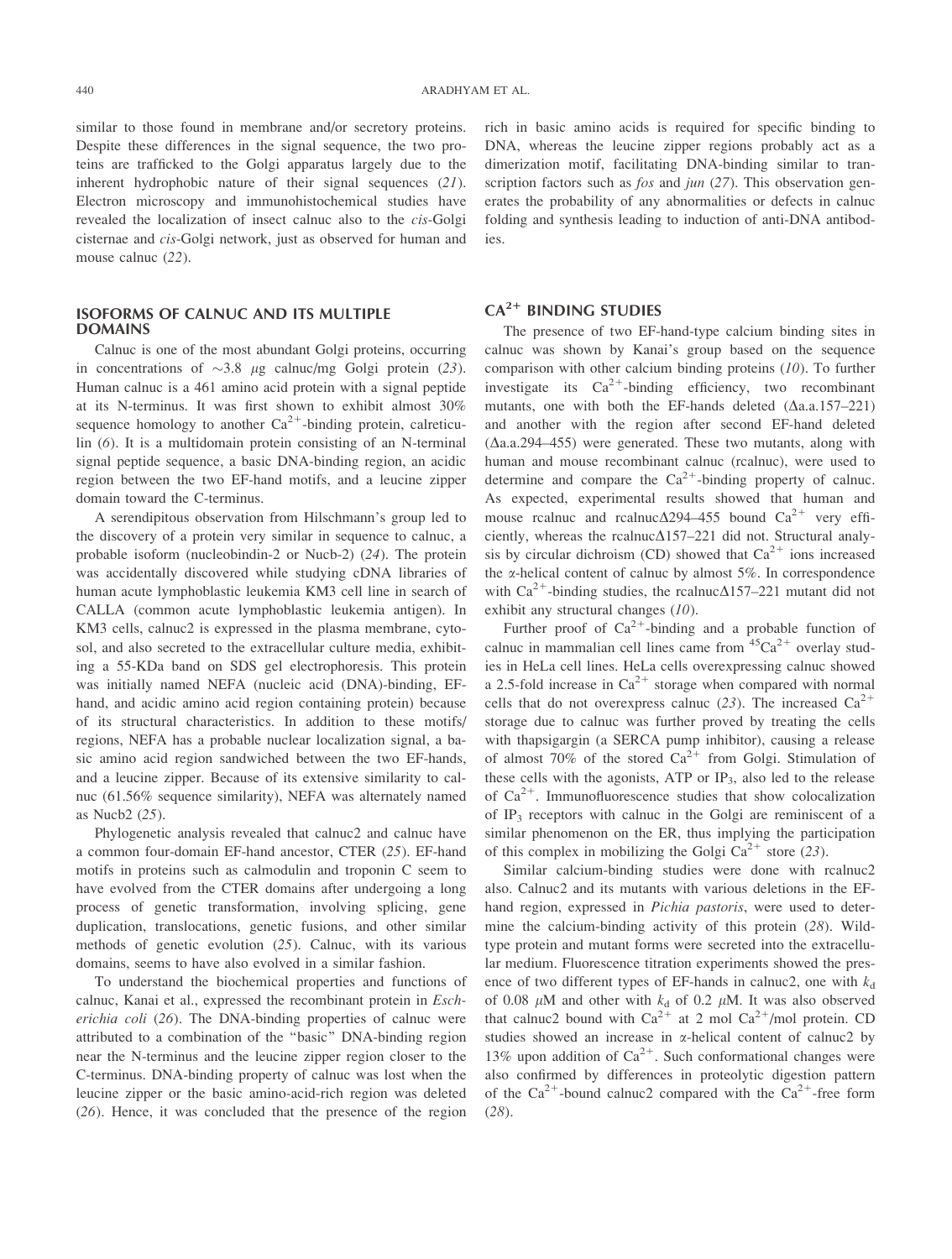Most recently, the NMR solution structure of the calciumbinding domain of human calnuc has been solved (29). Consistent with previous predictions, the NMR structure of both peptides shows the presence of EF-hand motifs. The orientation of the a-helices toward the N-terminus of the canonical EF-hand is in correspondence with EF-hand motifs as seen in most other calcium-binding proteins, although the orientation of the noncanonical EF-hand deviates from the average orientation. This calcium-binding EF-hand domain is unstructured in the absence of  $Ca^{2+}$  but folds properly upon addition of  $Ca^{2+}$ , and the helices have been observed to open up in presence of  $Ca^{2+}$  (29). The  $Ca<sup>2+</sup>$  overlay experiments had predicted the first EF-hand of calnuc as a ''high-affinity but low-capacity binding site'' with an affinity constant of 6.6  $\mu$ M. Our results have also shown that  $Ca<sup>2+</sup>$  ions are able to compete off Stains-all from both the sites, whereas  $Mg^{2+}$ , on the other hand, is able to displace the dye only from one of the sites.  $Mg^{2+}$  ions, therefore, have a specific affinity to one of the sites, unlike  $Ca^{2+}$  ions, which did not differentiate between the two sites. Although ITC is unable to report  $Mg^{2+}$  binding, structural order, brought about by  $Mg^{2+}$ , is further enhanced by the binding of  $Ca^{2+}$  ions (9). The hypothesis that, in some proteins with EF-hand motifs,  $Mg^{2+}$  ions are involved in maintaining an intermediate structure that helps  $Ca^{2+}$  bind quickly to it is true in the case of calnuc also.

## INTERACTING PARTNERS AND PROBABLE **FUNCTIONS**

Proteins with multiple domains have been shown to be central to several signal transduction pathways (30). Modular protein domains that mediate protein–protein interactions are critical elements of this process. With its several modular domains, it will not be surprising if calnuc is involved in new signal transduction pathways. Work on the molecular dissection and functional significance of the protein–protein interactions will eventually lead to an understanding of many of these pathways. These interacting partners will establish a specific functional and physiological role of calnuc (Fig. 3). The section below elaborates on many of the known interactions and possible physiological importance.

#### Signal Transduction

One of the first reports of an interacting partner for calnuc came from Paul Insel's group, who discovered that calnuc interacted with  $G_{\alpha i}$  class of G-proteins. While trying to bait cellular proteins that interacted with  $G_{\alpha i}$  using yeast two-hybrid system, the authors found that calnuc was one of the prey proteins (31). An *in vitro* binding assay also showed the interaction per se to be independent of the type of guanine nucleotide, while the colocalization and complex formation was confirmed by immunofluorescence (18). Transfection of COS cells with calnuc seemed to elevate levels of  $G_{\alpha i}$  expression. Interaction of  $G_{\alpha i}$ with calnuc also rendered mutual protection to these proteins from protease degradation. This opens up newer avenues to be explored with respect to the involvement of G-proteins in maintaining  $Ca^{2+}$  homeostasis in the Golgi (6). The possibility of calnuc interacting with other classes of G-proteins like,  $G_{\alpha i1}$ ,  $G_{\alpha i2}$ ,  $G_{\alpha i3}$ ,  $G_{\alpha o1}$ ,  $G_{\alpha z}$ , and  $G_s$  was also observed, leading to the likelihood of cytosolic calnuc interacting with these different G-proteins  $(6)$ .

Deletion mutants with both the EF-hands and the acidic region  $(\Delta 227-320)$ , sandwiched between them, showed that this region is necessary for interaction with  $G_{\alpha i3}$ . This interaction is regulated by the divalent cations,  $Ca^{2+}$  and  $Mg^{2+}$ , being strongest when both the ions were present and was weakest when only  $Ca^{2+}$  was present (31). Inhibition of this interaction by the addition of 5-mM EDTA proved the importance of these two divalent ions in promoting the interaction between calnuc and  $G_{\alpha i3}$ . Mutational analysis involving truncation of  $G_{\alpha i3}$  at the C-terminus, peptide competition strategy, and pull-down assays showed that  $\alpha$ 5 helix of the G-protein is involved in interaction with calnuc. We showed that the affinity of calnuc to  $G_{\alpha i1}$  to be 13 nM by isothermal calorimetric experiments (9). Further biochemical evidence, using Stains-all and terbium chloride as probes, has shown that the  $Ca^{2+}$ -binding ability of calnuc is dependent on the activity-based conformational state of the G-protein. Interaction with GTP bound a-subunit of G protein leads to an increase in  $Ca^{2+}$  uptake by calnuc, thereby indicating its probable involvement in signaling phenomena (9).

## Inflammation

Using yeast two-hybrid technique, cyclooxygenases have been shown as interaction partners of calnuc (32). Immunoprecipitation experiments showed that the interaction of COX-1 with calnuc was stronger than COX-2. It has been observed that the binding of calnuc to COX enzymes (anchored to luminal surface of ER) helps in its intracellular retention. Coexpression of calnuc with either COX-1 or COX-2 regulated the release of calnuc from cells  $(>80\%$  being held back). This implies that COX and calnuc might be acting as regulators of each other's function, controlling the release of the partner. Immunofluorescence, confocal, and electron microscopy studies have colocalized calnuc and COX-2 to the Golgi and endoplasmic reticulum of human neutrophils (33). Addition of recombinant calnuc to COX-2 in a dose-dependant manner increased the synthesis of prostaglandin E2, thereby indicating a probable role for calnuc in inflammation.

### Cancer and Apoptosis

One of the interesting interacting partners of calnuc2 is ARTS-1 (aminopeptidase regulator of TNFR-1 shedding type 1). Their interaction was found to be essential for releasing TNFR1 (tumor necrosis factor receptor type 1) to the extracellular matrix (34). Yeast two hybrid screening of human placental cDNA library and pull-down assays have shown that calnuc2 binds to the extracellular domain of ARTS-1 via its helix-loophelix motif. Coimmunoprecipitation studies have shown that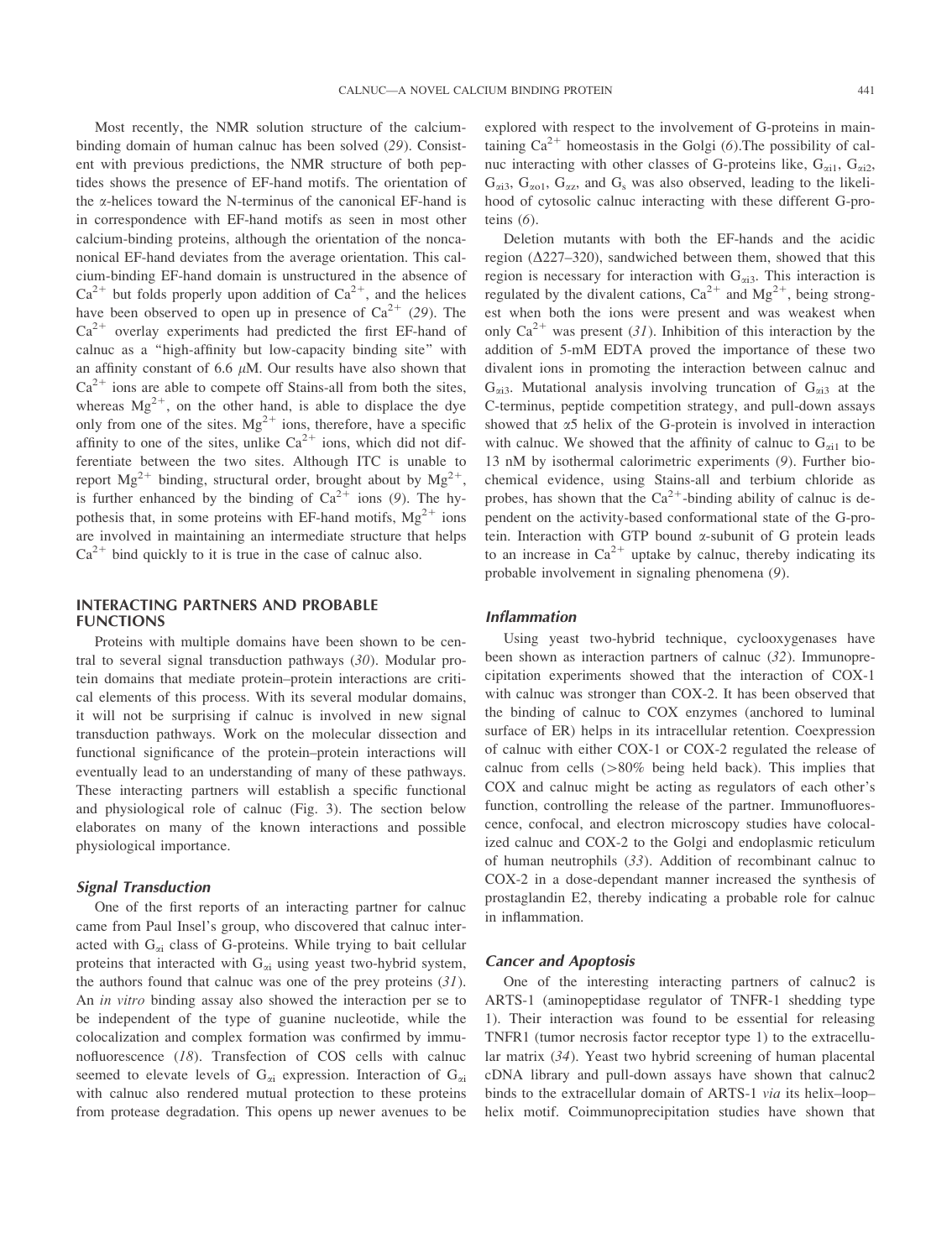

Figure 3. Distribution of calnuc and its interacting partners. Several studies have shown the localization of calnuc in different compartments of the cell. Calnuc has interacting partners in each of these compartments. The left pane of the figure shows the distribution of calnuc (represented by the symbol  $\bullet$ ) in endoplasmic reticulum, Golgi apparatus, cytoplasm, vesicles, endosomes, and plasma membrane. The right pane of the figure shows the various interaction partners of calnuc in these different compartments of the cell. [Color figure can be viewed in the online issue, which is available at www.interscience.wiley.com.]

this interaction between endogenous ARTS-1 and calnuc2 is  $Ca<sup>2+</sup>$ -dependent. Driven by the formation of this complex, calnuc2 associates with TNFR1 (before its commitment to other pathways) that result either in the inducible proteolytic cleavage of TNFR1 ectodomain or the consecutive release of TNFR1 exosome-like vesicles. RNAi knockout experiments for calnuc2 and ARTS-1 have proved the importance of these two molecules for releasing full-length TNFR-1.

While screening for cellular interaction partners of Necdin from cDNA libraries of neurally differentiated embryonal carcinoma P19 cells and adult rat brain, a postmitotic growth suppressor, calnuc2 gave a positive signal  $(35)$ . The necdin binding domain in calnuc2 was determined by constructing various calnuc2 deletion mutants. Yeast two-hybrid analysis of these mutants showed that the two EF-hand motifs and the intervening acidic region (214–358) of calnuc2 are important for its interaction with necdin. Coexpression of necdin with calnuc2 blocks the secretion of calnuc2 in extra cellular space and enhances its retention in the lumen of the ER. As necdin binds to calnuc2 at a site homologous to the G protein binding site of calnuc, it could be playing an important role in the regulation of  $Ca^{2+}$  homeostasis under physiological and pathological conditions  $(9)$ .

The search for putative downstream substrates for caspase activity has shown up Calnuc-1 and 2 as potential substrates (36). Calnuc is cleaved by caspases at one of the  $Ca^{2+}$ -binding EF-hand motifs. A putatively conserved caspase-cleavage site ''DGLDP'' has been found in both calnuc1 and calnuc2. Whereas calnuc-1 is a target for activity by caspases 6 and 8, calnuc2 acts as a substrate for caspases 3, 6, and 8. This caspase cleavage site is highly conserved among calnucs from different organisms such as bovine, rat, mouse, chicken, Xenopus,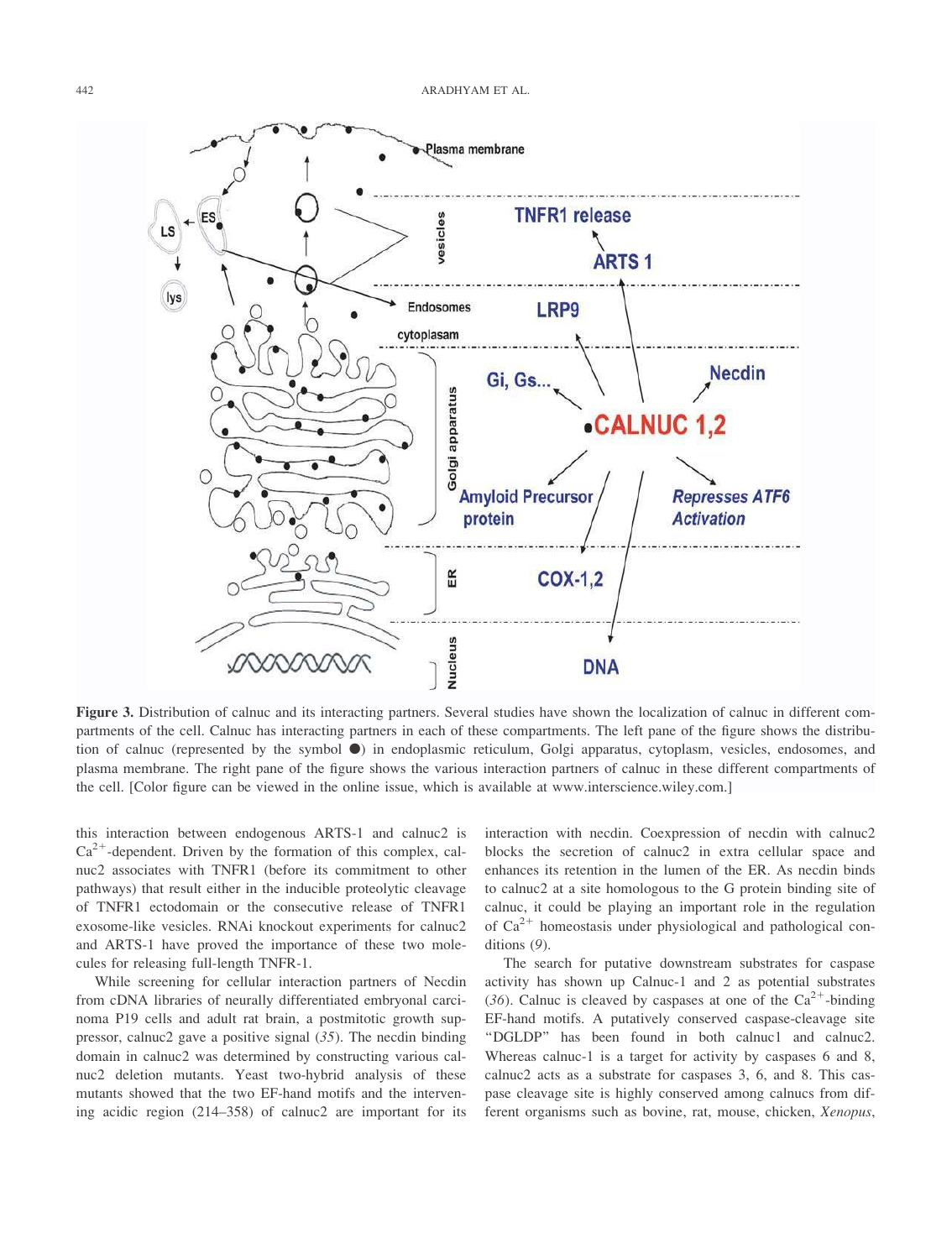zebrafish, and *Drosophila* (36). Regulation of  $Ca^{2+}$  homeostasis is probably regulated by caspase-mediated cleavage of calnuc in apoptotic conditions.

### Alzheimers

Calnuc is an active interacting partner of amyloid precursor protein and binds to its C-terminal region in a  $Ca^{2+}$ -sensitive manner (37). Immunofluorescence studies have shown that both APP and calnuc are colocalized to the Golgi. Overexpression of calnuc in neuroblastoma cells led to a decrease in APP levels, whereas downregulation of calnuc by siRNA has shown to increase the levels of APP. Calnuc down regulates APP mRNA levels, which in turn inhibits APP biosynthesis, resulting in reduction of APP proteolytic metabolites. Also, levels of calnuc in the brains of patients with Alzheimer's disease are very low compared with age-matched non-Alzheimer's patients. This shows the extensive role calnuc might have in regulating the onset of Alzheimer's disease by modulating the levels of APP and plaque formation.

#### Stress Response

Under ER stress conditions, ATF6 (activating transcription factor 6), an ER membrane-bound transcription factor, is transported to the Golgi apparatus where it is subsequently cleaved by S1P (site-1-protease) to activate the unfolded protein response. Calnuc acts as a repressor of S1P-mediated ATF6 activation, and hence inhibits induction of the unfolded protein response. Further examination has shown that calnuc is an ER stress inducible gene. The promoter for this gene has functional cis-elements for transcriptional activation of ATF6. Overexpression of calnuc inhibits S1P-mediated cleavage of ATF6 whereas siRNA knockdown promotes ATF6 cleavage under ER stress conditions. Calnuc mutants, with their inability to localize to Golgi, were unable to inhibit ATF6 activation. Hence, calnuc acts as a negative feedback regulator of ATF6 activation by S1P in unfolded protein response (38).

### **Trafficking**

Yeast two-hybrid and pull-down assays showed that the conserved N-terminal region of calnuc is essential for the interaction of arginine-rich region of the cytosolic tail of LRP9 (LDL receptor-related protein 9). Both calnuc and LRP9 colocalize at the surface of *trans*-Golgi network and early endosomes (39). Calnuc is essential for retrieving the LRP9 molecules from endosomes to the trans-Golgi network (TGN). siRNA mediated knock down of calnuc, missorted the LRP9 molecules in the late endosomal/lysosomal compartments, thus promoting their lysosomal degradation. This stresses the role played by calnuc in receptor trafficking.

### Nucleic Acid Binding

Using gel-shift assay, Kanai's group was able to zero in on a 160-bp nucleosomal DNA fragment that appeared in the sera of mice injected with rcalnuc. Administration of rcalnuc and anti-CD3 monoclonal antibody seemed to accelerate the appearance of this nucleosomal DNA in the sera of mice. This was accompanied by DNA fragmentation in the thymus. However, it is important to note that the appearance of nucleosomal DNA is one of the characteristic features of apoptosis occurring in the thymus, and it might be interesting to study the cause/affect process in this case. It was found that clearance of this nucleosomal DNA from the sera was delayed considerably. This could explain the generation of autoantibodies against DNA in the presence of calnuc (40, 41).

Another study reports the possible interaction of calnuc2 as a tRNA-binding protein. This might prove to be an important step for screening proteins with  $Ca^{2+}$ -binding activities, which regulate protein translation levels (42).

## CALNUC-RELATED DISEASES

With such diverse localizations and many interacting partners, we speculate calnuc to have a major role in maintaining the physiological balance of an organism. Thus, calnuc promises to be an important central molecule and any abnormality in the folding or functioning of this protein will expose us to a wide range of disease processes.

Calnuc was first identified as an autoimmune antigen in lupus prone mice. N-terminal amino acid sequencing confirmed the isolate as calnuc from the sera of lupus prone MRL/l mice that did not exist in the normal substrain MRL/n mice (43). Calnuc also efficiently induces other autoantibodies as well, like the anti-U1RNP (ribonuclease P) and rheumatoid factor of IgG class. Surprisingly, intraperitoneal injection of calnuc caused lupus-like symptoms even in normal mice. Detailed mechanistic studies and further analysis needs to be done to elucidate the role of calnuc in this disease and to show whether the secretion of calnuc (to the sera) alone is sufficient and capable of inducing lupus syndrome or that other factors are also involved in developing this condition (44).

Wang et al. studied the antigenic expression of calnuc in gastric adenocarcinomas with lymph-node metastasis by immunohistochemical reactivity studies in patients with and without this tumor (45). It was observed that calnuc was expressed in  $\sim$  56% of patients with lymph-node metastatic tumor when compared with just 10% of patients with tumors not related to lymph node metastasis. Although further research is required to study the underlying biochemistry of calnuc in this disease, it might act as a probable marker for detecting tumors of the stomach associated with lymph-node metastasis. Exploring the possibilities of calnuc as a tumor-associated antigen that can induce autoantibodies in human cancers has shown that though autoantibodies to calnuc are found in only 4.7% of human cancers, an exorbitant 11.5% of colon cancers carried autoantibodies to calnuc, when compared with 1.2% in normal individuals (46). Immunohistochemical studies have shown that 59.4% of colon cancers overexpress calnuc when compared with normal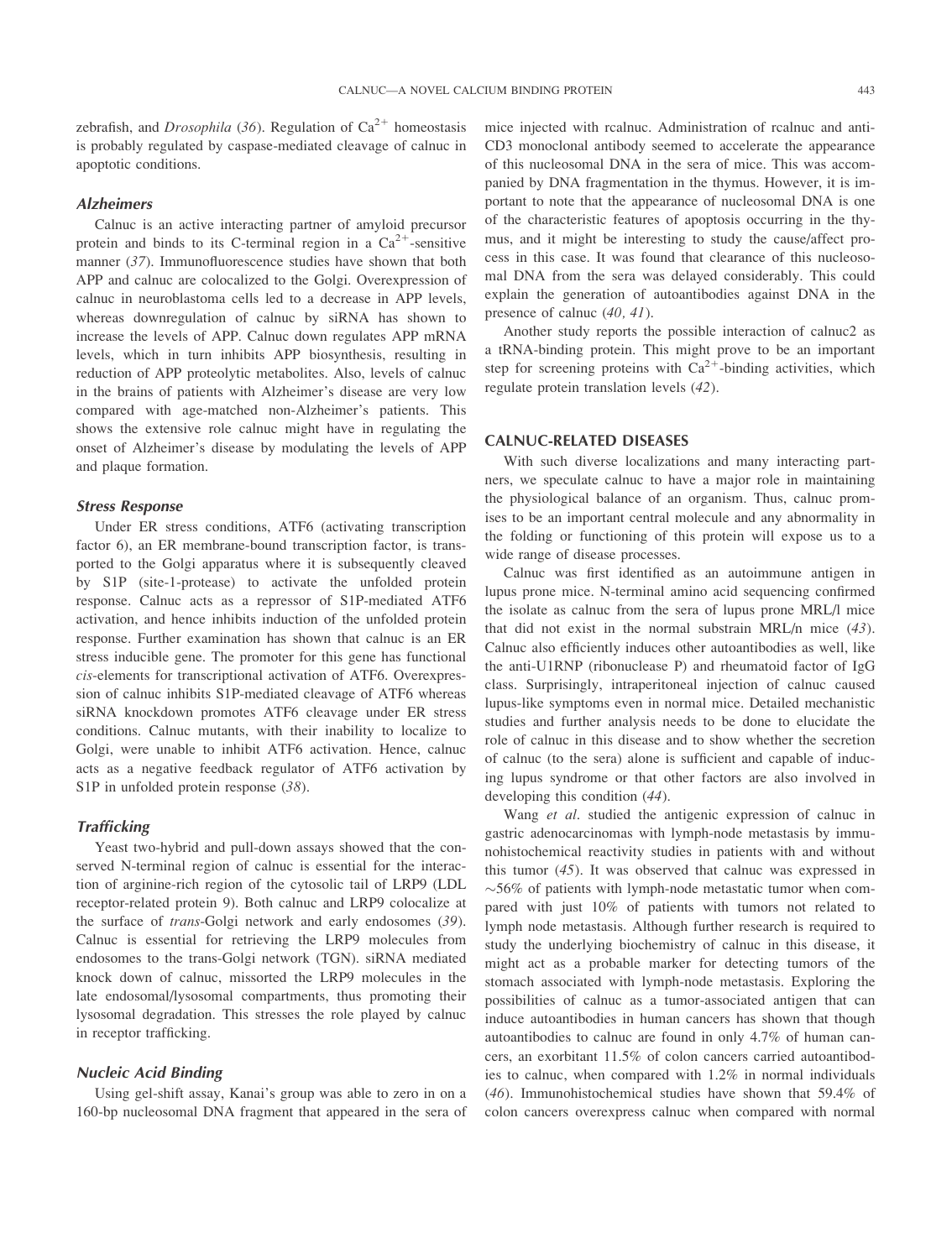colon tissues. Strangely though, calnuc2 expression levels are decreased in gastric tumors, compared with the surrounding normal cells (47). This seems to present yet another avenue for evaluation of the prospects of calnuc as a potential marker in cancer detection.

Interestingly, expression levels of calnuc are upregulated in patients suffering from ''non-Hodgkin's lymphoma'' [other proteins associated with this disease are (i) interferon regulatory factor 4 and (ii) tissue inhibitor of metalloproteinase-1]. A comparative systems level study of the expression levels of these proteins would lead to interesting clues toward the pathophysiology of the disease (48). While mitogen stimulation increased the expression of calnuc mRNA in normal peripheral blood mononuclear cells, immunohistochemical staining of tumor specimens obtained from patients (for calnuc with anti-human calnuc monoclonal antibody) showed the presence of this protein in almost all the specimens. The degree of staining was directly proportional to the level of malignancy. Deeper insights into the biological role played by calnuc will shed more light into the biochemistry of non-Hodgkin's lymphoma and probably calnuc could work as a marker for the detection of the malignant stage of this disease.

Yet another role of calnuc has been linked to serotonin receptors. Calnuc2 has been shown to be a precursor for a novel satiety molecule, nesfatin. Indeed, nesfatin comprises of the first 82 residues of Calnuc2. It has also been linked to leptin and melanocortin signaling in the central nervous system in an independent manner (49). Administration of serotonin receptor agonist to mice leads to an increased expression of calnuc2 in the hypothalamus causing limited food intake. Consequently, hyperphagic and nonobese mice express lower levels of calnuc2. Also, treatment with an antisense probe of nesfatin resulted in weight gain of these animals. Hence, it can be effectively concluded that serotonin receptors upregulate expression of calnuc2 in the hypothalamus and initiate anorexia in mice via a leptin independent pathway (49). Calnuc2 and its N-terminal peptide, nesfatin, are expressed at normal levels in the hypothalamus and nuclei of the spinal cord. Nesfatin also crosses the blood– brain barrier, which means that a peripheral source of calnuc2 also exists (50). Studies to examine the distribution of nesfatin in the stomach have revealed their localization in the small endocrine cells of gastric mucosa although expression levels were much higher than in brain and heart. This exhibits the role played by calnuc2 in energy homeostasis since calnuc2 gene expression is regulated by the nutritional status of the organism (50, 51). Another study has shown that pronesfatin or calnuc2 colocalize with insulin in islets of pancreatic cells in mice and rats (52). Thus, pronesfatin and its derived peptides, such as nesfatin, probably play an important role in islet biology and glucose homeostasis. Calnuc2 is also phosphorylated in the gastric mucosa, as has been proved by Western blotting studies (47). Its expression is predominant in the cytoplasm and secretory granules of parietal cells of glands in the stomach. Hence, calnuc2 acts by establishing an agonist-releasable  $Ca^{2+}$  pool in

the endoplasmic reticulum and the Golgi. It transfers its signals via G-proteins and mediates exocytosis of secretory granules.

#### WHAT LIES AHEAD?

Despite extensive, though sporadic, research efforts to study and characterize the functional and pathophysiological role of calnuc in such diverse conditions, many questions still loom large in the open. With every new interaction partner being added to the database of calnuc, there will be a multifold increase in functional range of calnuc. Interaction of calnuc with G-proteins opens up the area of signal transduction to be studied, including the concomitant search for molecules involved in the downstream signaling. Interaction of calnuc with many receptors, like the serotonin receptors, LDL receptors, and indirectly with TNF receptor is yet another area with immense scope to study signaling, including receptor sorting and trafficking. Its link with autoimmune disorders, such as systemic lupus erythematosus and Alzheimer's diseases is a subject of immense medical importance. Relating calnuc with cyclooxygenases and the subsequent prostanoid synthesis stresses the role played by calnuc in inflammation and pain. In the form of nesfatin precursor, calnuc plays an important role in regulating food intake and eating disorders. Being upregulated or downregulated in cancers, keeping in mind its interactions with caspases, creates outlets for a common domain of research, linking caspases, calnuc, cell death, and cancer. This emphasizes the need to look at calnuc as a marker in cancer biology and/or cell death.

#### ACKNOWLEDGEMENTS

The authors thank Ms. Jayashree Aradhyam and Dr. Bharath Srinivasan for critical reading of the manuscript. Research in the AGK lab is supported by IIT Madras, Department of Science and technology (DST), Department of Biotechnology (DBT) and Council of Scientific & Industrial Research (CSIR) (all Govt. of India Funding agencies).

#### REFERENCES

- 1. Clapham, D. E. (2007) Calcium signaling, Cell 14, 1047–1068.
- 2. Jaiswal, J. K. (2001) Calcium- how and why? J. Biosci. 26, 357–363.
- 3. Sekharudu, Y. C., and Sundaralingam, M. (1988) A structure-function relationship for the calcium affinities of regulatory proteins containing 'EF-hand' pairs, Protein Eng. 2, 139–146.
- 4. Nicholls, D. G., and Chalmers, S. (2004) The integration of mitochondrial calcium transport and storage, J. Bioenerg. Biomembr. 36, 277–281.
- 5. Koch, G. L. E. (2005) The endoplasmic reticulum and calcium storage, Bioassays 12, 527–531.
- 6. Lin, P., Le-Niculescu, H., Hofmeister, R., McCaffery, J. M., Jin, M., Hennemann, H., McQuistan, T., Vries, L. D., and Farquhar, M. G. (1998) The mammalian calcium-binding protein nucleobindin (CALNUC), is a golgi resident protein, J. Cell Biol. 141, 1515–1527.
- 7. Scherer, P. E., Lederkremer, G. Z., Williams, S., Fogliano, M., Baldini, G., and Lodish, H. F. (1996) Cab45, a novel (calcium)-binding protein localized to the Golgi lumen, *J. Cell Biol.* **133**, 257–268.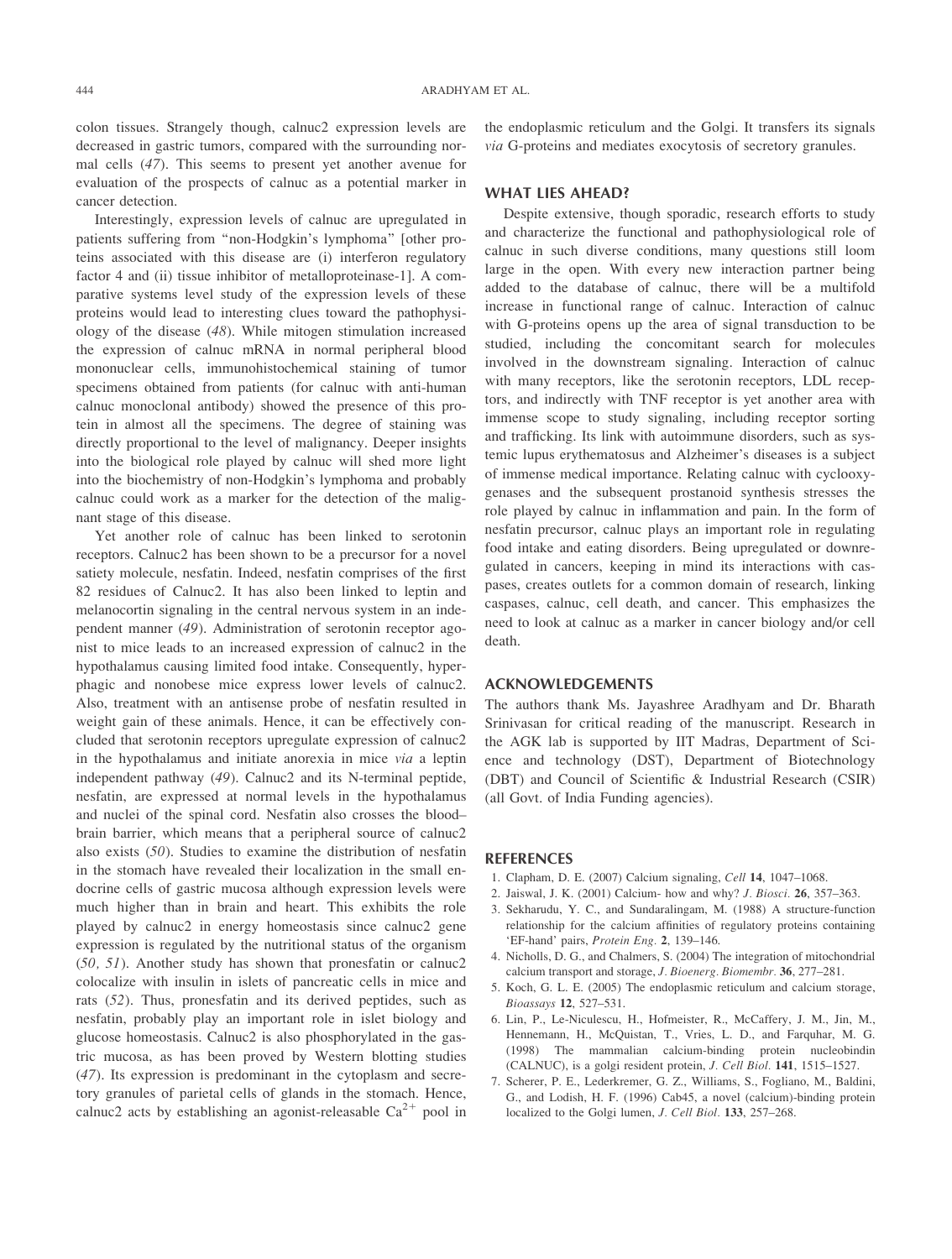- 8. Morel-Haux, V. M., Pypaert, M., Wouters, S., Tartakoff, A. M., Jurgan, U., Gevaert, K., and Courtoy, P. J. (2002) The calcium-binding protein p54/NEFA is a novel luminal resident of medial Golgi cisternae that traffics independently of mannosidase II, Eur. J. Cell Biol. 81, 87–100.
- 9. Kanuru, M., Samuel, J. J., Balivada, L. M., and Aradhyam, G. K. (2009) Ion-binding properties of Calnuc,  $Ca^{2+}$  versus  $Mg^{2+}$ -Calnuc adopts additional and unusual  $Ca^{2+}$ -binding sites upon interaction with G-protein, FEBS J. 276, 2529–2546.
- 10. Miura, K., Kurosawa, Y., and Kanai, Y. (1994) Calcium-binding activity of nucleobindin mediated by an EF-hand moiety, Biochem. Biophys. Res. Commun. 199, 1388–1393.
- 11. Guo, A. Y., Zhu, Q. H., Chen, X., and Luo, J. C. (2007) GSDS: a gene structure display server, Yi Chuan. 29, 1023–1026.
- 12. Miura, K., Hirai, M., Kanai, Y., and Kurosawa, Y. (1996) organization of the human gene for nucleobindin (NUC) and its chromosomal assignment to 19q13.2-q13.4, Genomics 34, 181–186.
- 13. Kanai, Y., and Tanuma, S. (1992) Purification of a novel B cell growth and differentiation factor associated with lupus syndrome, Immunol. Lett. 32, 43–48.
- 14. Lavoie, C. Meerloo, T., Lin, P., and Farquhar, M. G. (2002) Calnuc, an EF-hand  $Ca(2+)$ -binding protein, is stored and processed in the Golgi and secreted by the constitutive-like pathway in AtT20 cells, Mol. Endocrinol. 16, 2462–2474.
- 15. Petersson, U., Somogyi, E., Reinholt, F. P., Karlsson, T., Sugars, R. V., and Wendel, M. (2004) Nucleobindin is produced by bone cells and secreted into the osteoid, with a potential role as a modulator of matrix maturation, Bone 34, 949–960.
- 16. Somogyi, E., Petersson, U., Sugars, R. V., Hultenby, K., and Wendel, M. (2004) Nucleobindin—a Ca2+-binding protein present in the cells and mineralized tissues of the tooth, Calcif. Tissue Int. 74, 366–376.
- 17. Wendel, M., Sommarin, Y., Bergman, T., and Heinegard, D. (1995) isolation, characterization and primary structure of a calcium-binding 63 kDa bone protein, J. Biol. Chem. 270, 6125–6133.
- 18. Weiss, T. S., Chamberlain, C. E., Takeda, T., Lin, P., Hahn, K. M., and Farquhar, M. G. (2001) Gai3 binding to calnuc on Golgi membranes in living cells monitored by fluorescence resonance energy transfer of green fluorescent protein fusion proteins, Proc. Natl. Acad. Sci. 98, 14961–14966.
- 19. Tsukumo, Y., Tsukahara, S., Saito, S., Tsuruo, T., and Tomida, A. (2009) A novel endoplasmic reticulum export signal: proline at the  $+2$ position from the signal peptide cleavage site, J. Biol. Chem. 284, 27500–27510.
- 20. Nesselhut, J., Jurgan, U., Onken, E., Gotz, H., Barnikol, H. U., Hirschfeld, G., Barnikol-Watanabe, S., and Hilschmann, N. (2001) Golgiretention of human protein NEFA is mediated by its N-terminal Leu/Ilerich region, FEBS Lett. 509, 469–475.
- 21. Karabinos, A., Bhattacharya, D., Kratzin, H. D., and Hilschmann, N. (1998) Origin of NEFA and Nuc signal sequences, J. Mol. Evol. 46, 327–333.
- 22. Kawano, J., Kotani, T., Ogata, Y., Ohtaki, S., Takechi, S., Nakayama, T., Sawaguchi, A., Nagaike, R., Oinuma, T., and Suganuma, T. (2000) CALNUC (nucleobindin) is localized in the Golgi apparatus in insect cells, Eur. J. Cell Biol. 79, 208–217.
- 23. Lin, P., Yao, Y., Hofmeister, R., Tsien, R. Y., and Farquhar, M. G. (1999) Overexpression of CALNUC (nucleobindin) increases agonist and thapsigargin releasable  $Ca^{2+}$  storage in the Golgi, J. Cell Biol. 145, 279–289.
- 24. Barnikol-Watanabe, S., Gross, N. A., Gotz, H., Henkel, T., Karabinos, S., Kratzin, H., Barnikol, H. U., and Hilschmann, N. (1994) Human protein NEFA, a novel DNA-binding/EF-hand/leucine zipper protein. Molecular cloning and sequence analysis of the cDNA, isolation and characterization of the protein, Biol. Chem. Hoppe Seyler 375, 497–512.
- 25. Karabinos, A., Bhattacharya, D., Morys-Wortmann, C., Kroll, K., Hirschfeld, G., Kratzin, H. D., Barnikol-Watanabe, S., and Hilschmann,

N. (1996) The divergent domains of the NEFA and nucleobindin proteins are derived from an EF-hand ancestor, Mol. Biol. Evol. 13, 990–998.

- 26. Miura, K., Titani, K., Kurosawa, Y., and Kanai, Y. (1992) Molecular cloning of nucleobindin, a novel DNA-binding protein that contains both a signal peptide and a leucine zipper structure, Biochem. Biophys. Res. Commun. 187, 375–380.
- 27. Kouzarides, T., and Ziff, E. (1988) The role of leucine zipper in fos-jun interaction, Nature 336, 646–651.
- 28. Kroll, K. A., Otte, S., Hirschfeld, G., Barnikol-Watanabe, S., Gotz, H., Sternbach, H., Kratzin, H. D., Barnikol, H. U., and Hilschmann, N. (1999) Heterologous overexpression of human NEFA and studies on the two EF-hand calcium-binding sites, Biochem. Biophys. Res. Commun.  $260, 1-8.$
- 29. de Alba, E. and Tjandra, N. (2004) Structural studies on the  $Ca^{2+}$ -binding domain of human nucleobindin (calnuc), Biochemistry 43, 10039– 10049.
- 30. Pawson, T. and Nash, P. (2000) Protein-protein interactions define specificity in signal transduction. Genes Dev. 14, 1027–1047
- 31. Lin, P., Fischer, T., Weiss, T. and Farquhar, M. G. (2000) Calnuc, an EF-hand  $Ca+2$  binding protein, specifically interacts with the C-terminal  $\alpha$ 5-helix of G $\alpha$ i3, Proc. Natl. Acad. Sci. 97, 674–679.
- 32. Ballif, B. A., Mincek, N. V., Barratt, J. T., Wilson, M. L. and Simmons, D. L. (1996) Interaction of cyclooxygenases with an apoptosis- and autoimmunity-associated protein, Proc. Natl. Acad. Sci. U. S. A. 93, 5544–5549.
- 33. Leclerc, P., Biarc, J., St-Onge, M., Gilbert, C., Dussault, A. A., Laflamme, C. and Pouliot, M. (2008) Nucleobindin co-localizes and associates with cyclooxygenase (COX)-2 in human neutrophils, PLoS One 3, e2229.
- 34. Islam, A., Adamik, B., Hawari, F. I., Ma, G., Rouhani, F. N., Zhang, J. and Levine, S. J. (2006) Extracellular TNFR1 release requires the calcium-dependant formation of a nucleobindin 2-ARTS-1 complex, J. Biol. Chem. 281, 6860–6873.
- 35. Taniguchi, N., Taniura, H., Niinobe, M., Takayama, C., Tominaga-Yoshino, K., Ogura, A. and Yoshikawa, K. (2000) the postmitotic growth suppressor necdin interacts with a calcium-binding protein (NEFA) in neuronal cytoplasm, J. Biol. Chem. 275, 31674–31681.
- 36. Valencia, C. A., Cotten, S. W., Duan, J. and Liu, R. (2008) Modulation of nucleobindin-1 and nucleobindin-2 by caspases, FEBS Lett. 582, 286–290.
- 37. Lin, P., Li, F., Zhang, Y. W., Tong, G., Farquhar, M. G. and Xu, H. (2007) Calnuc binds to Alzheimer's beta-amyloid precursor protein and affects its biogenesis, J. Neurochem. 100, 1505–1514.
- 38. Tsukumo, Y., Tomida, A., Kitahara, O., Nakamura, Y., Asada, S., Mori, K. and Tsuro, T. (2007) Nucleobindin 1 controls the unfolded protein response by inhibiting ATF6 activation, J. Biol. Chem. 282, 29264– 29272.
- 39. Brodeur, J., Larkin, H., Boucher, R., Theriault, C., St-Louis, S. C., Gagnon, H. and Lavoie, C. (2009) Clanuc binds to LRP9 and affects its endosomal sorting, Traffic 10, 1098–1114.
- 40. Kanai, Y., Takeda, O., Miura, K., Amagai, M., Kaneko, T., Kubota, T., Kanai, Y., Tanuma, S. and Kurosawa Y. (1995) Induction of autoantibodies in normal mice by injection of nucleobindin and natural occurrence of antibodies against nucleobindin in autoimmune MRL/lpr/lpr mice, Immunol. Lett. 45, 35–42.
- 41. Kanai, Y., Kyuwa, S., Miura, K. and Kurosawa, Y. (1995) Induction and natural occurrence of serum nucleosomal DNA in autoimmune MRL/lpr/lpr mice: its relation to apoptosis in the thymus, Immunol. Lett. 46, 207–214.
- 42. Imura, Y. and Mimori, T. (2007) Transfer RNA-associated anti-Wa antibody in patients with scleroderma and the target antigen NEFA/ Nucleobindin-2, Nihon Rinsho Meneki Gakkai Kaishi (abstract) 30, 151–155.